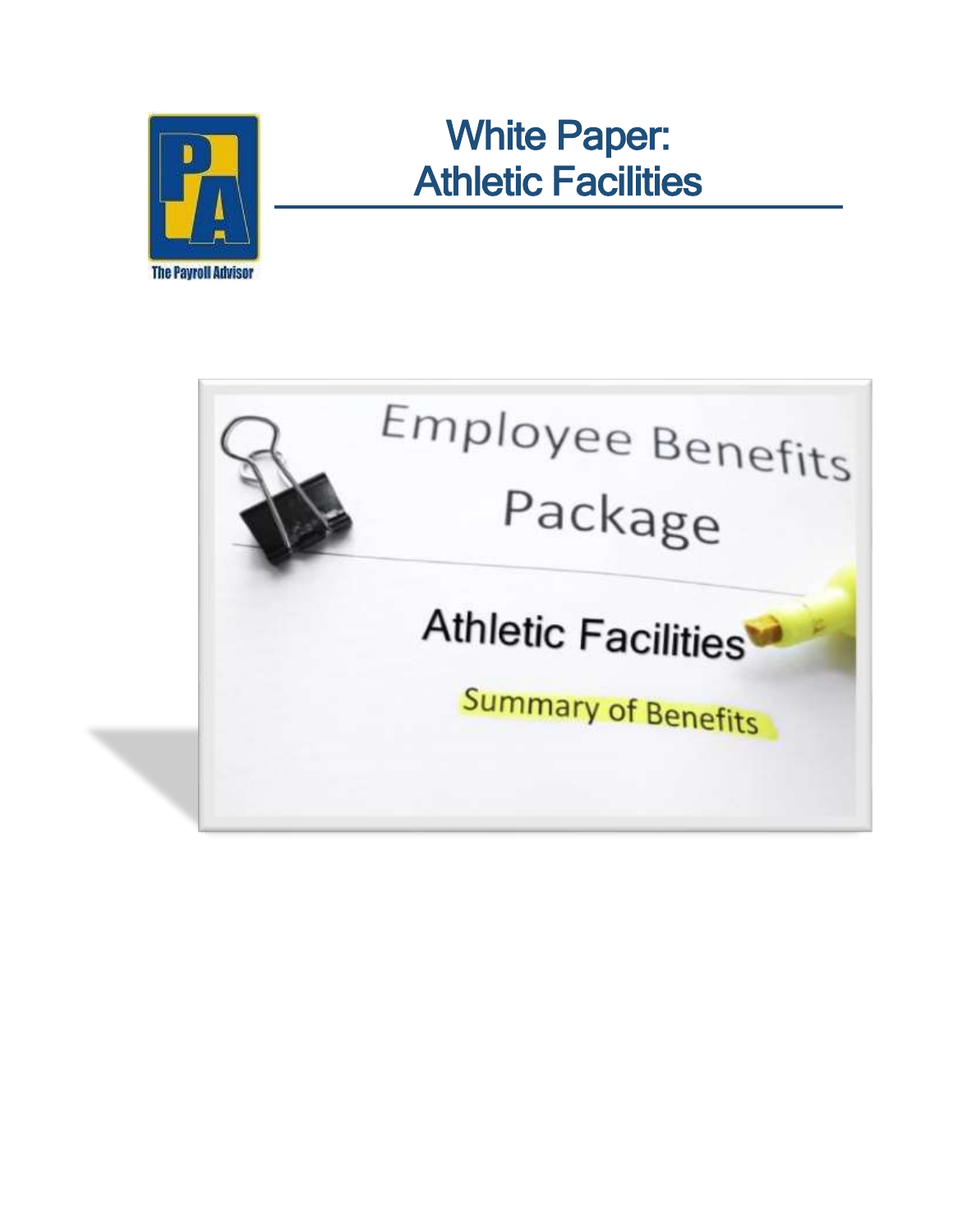## Introduction

In today's business world employee wellness is a huge factor in offering fringe benefits. Many employers offer different types of incentives to keep or get employees in shape. One of the more common benefits is offering onsite athletic facilities or memberships to local athletic clubs or gyms. These memberships can be paid in full or the employee is given a subsidy. But what are the tax ramification of offering your employees use of a gym on site or memberships to a local gym near work? That is an important question for payroll to ask and answer because in the case of athletic facilities one is taxable but one is not.

# Athletic Facilities



Employers can exclude the value of an employee's use of an onpremises gym or other athletic facility the employer operates from the employee's wages if substantially all use of the facility during the calendar year is by the employees, their spouses, and their dependent children. For this purpose, an employee's dependent child is a child or stepchild who is the employee's dependent or who, if both parents are deceased, is age 24 or younger.

### On-premises facility

The athletic facility must be located on premises owned or leased by the employer. It does not have to be located on the business premises. However, the exclusion does not apply to an athletic facility for residential use, such as athletic facilities that are part of a resort.



Subscribe to The Payroll Pause today for all the latest payroll news you need right when you need it

## Employee

For this exclusion, treat the following individuals as employees.

- 1. A current employee.
- 2. A former employee who retired or left on disability.
- 3. A widow or widower of an individual who died while an employee.
- 4. A widow or widower of a former employee who retired or left on disability.
- 5. A leased employee who has provided services to the employer on a substantially full-time basis for at least a year if the services are performed under the employer's primary direction or control.
- 6. A partner who performs services for a partnership.